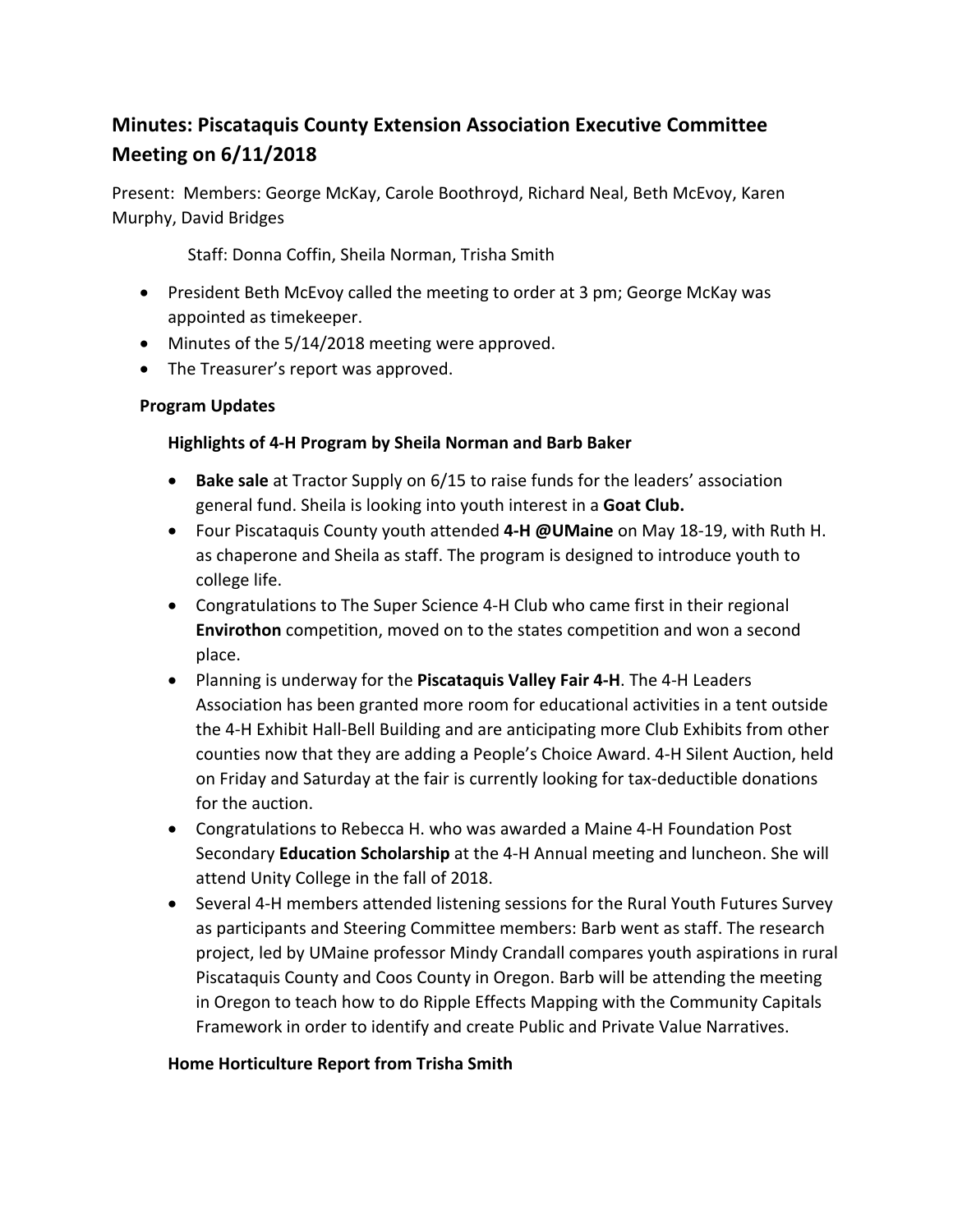- Many thanks to Richard for his repair of the irrigation system at the **SEDO school garden** and to Sheila for help with Coast of Maine's donation of compost through Country Junction Greenhouses in Bradford. All the second grades have had an opportunity to work in the garden this year and to harvest lettuce and chive blossoms. Trisha will be at the SEDO garden on Mondays, with produce going to the kitchen. Contact Trisha to volunteer to help.
- Trisha, Barb and Fran streamlined the enrollment paperwork for the Passport **program**. 50 enrollment packets have been distributed; John will give out more at the WIC distribution Wednesday and Trisha will hand out to second graders and at Free Summer Meals next week.
- Master Gardener Volunteers: Nancy Matulis is helping with One Tomato  $\text{TM}$ distribution at WIC, Pat Jones and Karen Maas have landscaped at Central Hall and Pat cares for the alley downtown, Marion Door Park and Will's Shop N Save planters.
- Worm Bins: A type of invasive Asian worm has been found in some bins. Jock Robie will be teaching worm bin recipients how to identify the worm and remediate or bins can be turned in to Jock. Worm Bin Harvest is July 31 at PHEC at 4 pm.

#### **Piscataquis Activities from Donna Coffin**

Donna reports 13 one to one contacts in May-June, including questions on farm business training, getting into the goat dairy business, beef breeding and marketing, garden insects, landscape plant business, community forestry plans and One Tomato  $^{TM}$ distribution plans.

**Upcoming Programs/Meetings** include One Tomato<sup>™</sup> distributions at the town office in Greenville, at WIC and at the Whoopie Pie Festival.

- **PCEDC Quarterly Meeting** at Lakeshore House in Monson on June 18
- Backyard Poultry on Sept. 17 at the Extension Office in Dover-Foxcroft 9:30**noon and 6 -8:30 pm**
- So You Want to Farm in Maine is being planned with Aroostook, Penobscot and Piscataquis Counties for training this fall. Live sessions will be at the Bangor Extension Office, with live stream using Zoom and Kaltura technology.

**Past Programs/Meetings** include an update on One Tomato<sup>™</sup> - about 200 plants have been given out along with 153 surveys. 67% of recipients were new to the program and

25% have never heard of UMaine Extension.

**Unfinished Business** included the sale of 14 office chairs @\$10 each, discussion of a possible Eagle Scout project to build a canopy for shade at the school garden and thanks to

Richard for 8 new framed photos at the office.

**New Business** includes follow up with folks who may be interested in joining the Executive Committee, **discussion of the Annual Meeting** on Nov. 7 at the Commons at Central